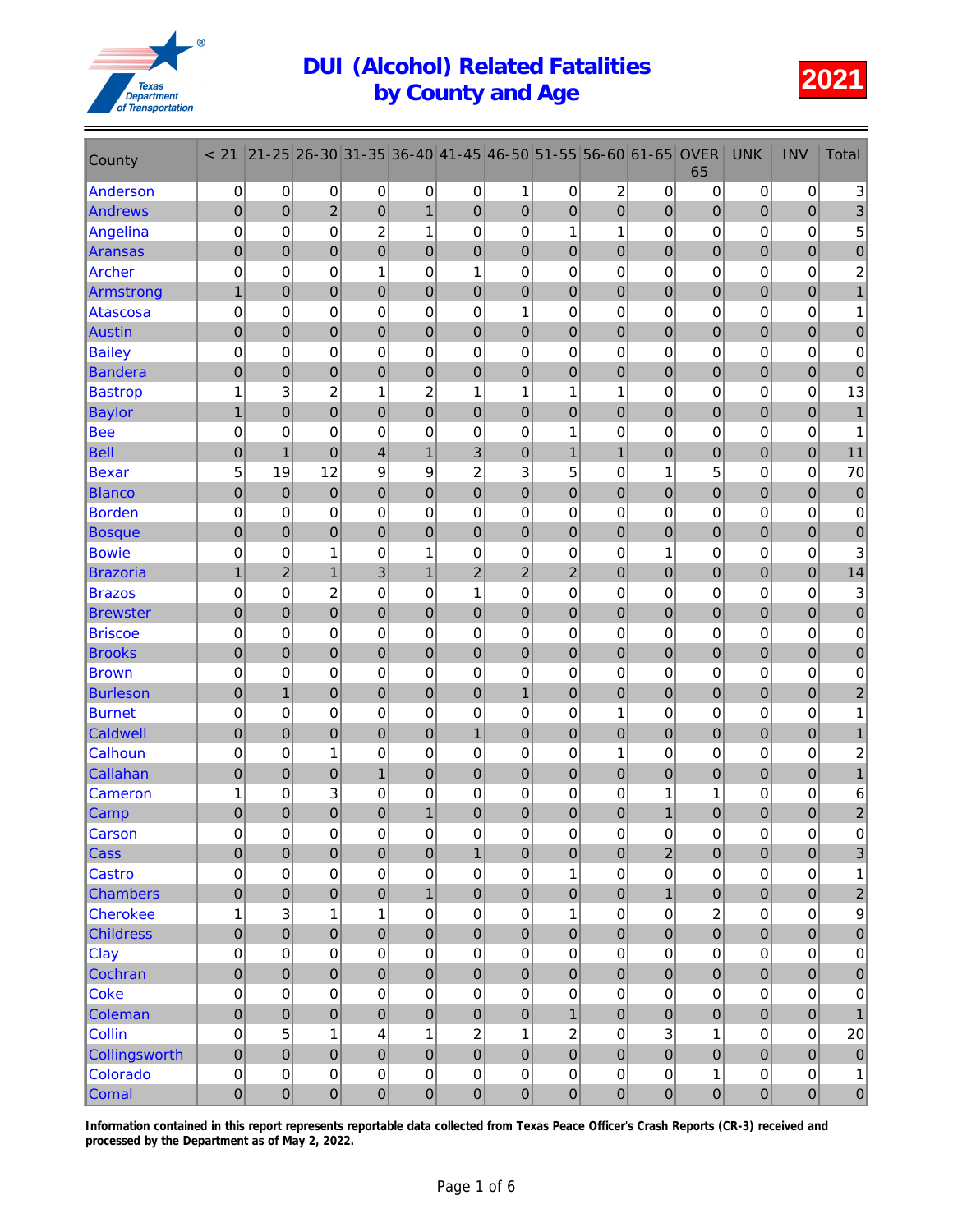

| County            | < 21                    | $21 - 25$        | $26 - 30$        | 31-35                   | 36-40          | $ 41 - 45 $    | 46-50            | 51-55        | 56-60            | 61-65            | <b>OVER</b><br>65 | <b>UNK</b>       | <b>INV</b>       | Total                     |
|-------------------|-------------------------|------------------|------------------|-------------------------|----------------|----------------|------------------|--------------|------------------|------------------|-------------------|------------------|------------------|---------------------------|
| Comanche          | $\pmb{0}$               | 0                | 0                | 1                       | 0              | $\pmb{0}$      | 0                | 0            | $\pmb{0}$        | $\pmb{0}$        | 0                 | $\pmb{0}$        | $\mathbf 0$      | 1                         |
| Concho            | $\mathbf 0$             | $\mathbf 0$      | $\mathbf 0$      | $\mathbf 0$             | $\mathbf 0$    | $\mathbf 0$    | $\boldsymbol{0}$ | $\mathbf 0$  | $\mathbf 0$      | $\mathbf 0$      | $\mathbf 0$       | $\overline{0}$   | $\mathbf 0$      | 0                         |
| <b>Cooke</b>      | $\pmb{0}$               | $\mathbf 0$      | 0                | $\mathbf{1}$            | $\mathbf 0$    | $\mathbf 0$    | 0                | $\mathbf{1}$ | $\mathbf 0$      | 0                | 0                 | 0                | $\mathbf 0$      | $\overline{2}$            |
| <b>Coryell</b>    | $\mathbf 0$             | $\mathbf 0$      | $\mathbf 0$      | $\boldsymbol{0}$        | $\mathbf{1}$   | $\pmb{0}$      | $\mathbf 0$      | $\pmb{0}$    | $\overline{0}$   | $\mathbf 0$      | 0                 | $\overline{0}$   | $\boldsymbol{0}$ | $\mathbf{1}$              |
| <b>Cottle</b>     | $\mathbf 0$             | 0                | 0                | $\mathbf 0$             | $\mathbf 0$    | $\mathbf 0$    | 0                | $\mathbf 0$  | 0                | 0                | 0                 | 0                | $\mathbf 0$      | $\pmb{0}$                 |
| <b>Crane</b>      | $\mathbf 0$             | $\boldsymbol{0}$ | $\mathbf 0$      | $\pmb{0}$               | $\mathbf{1}$   | $\mathbf 0$    | $\boldsymbol{0}$ | $\pmb{0}$    | $\boldsymbol{0}$ | $\boldsymbol{0}$ | $\boldsymbol{0}$  | $\boldsymbol{0}$ | $\mathbf 0$      | 1                         |
| <b>Crockett</b>   | $\mathbf 0$             | 0                | 1                | $\mathbf 0$             | 0              | $\mathbf 0$    | 0                | 1            | 0                | 0                | 0                 | 0                | $\mathbf 0$      | $\overline{\mathbf{c}}$   |
| Crosby            | $\mathbf 0$             | $\mathbf 0$      | $\mathbf 0$      | $\mathbf{1}$            | $\mathbf 0$    | $\mathbf 0$    | $\overline{0}$   | $\mathbf 0$  | $\overline{0}$   | $\mathbf{1}$     | $\mathbf 0$       | $\overline{0}$   | $\overline{0}$   | $\overline{c}$            |
| <b>Culberson</b>  | 0                       | 0                | 0                | $\mathbf 0$             | $\mathbf 0$    | $\mathbf 0$    | 1                | 0            | 0                | 0                | 0                 | 0                | $\mathbf 0$      | 1                         |
| <b>Dallam</b>     | $\mathbf 0$             | $\mathbf 0$      | $\overline{0}$   | $\mathbf 0$             | $\overline{0}$ | $\mathbf 0$    | $\boldsymbol{0}$ | $\mathbf 0$  | $\mathbf 0$      | $\boldsymbol{0}$ | $\boldsymbol{0}$  | $\overline{0}$   | $\overline{0}$   | $\mathbf{0}$              |
| <b>Dallas</b>     | 8                       | 23               | 21               | 11                      | 11             | 5              | 4                | 5            | 3                | 3                | 3                 | 0                | $\mathbf 0$      | 97                        |
| <b>Dawson</b>     | 1                       | $\mathbf{1}$     | $\mathbf{1}$     | $\mathbf 0$             | $\overline{2}$ | $\mathbf 0$    | $\mathbf 0$      | $\mathbf{1}$ | $\overline{0}$   | 0                | 0                 | $\mathbf 0$      | $\mathbf{0}$     | 6                         |
| <b>Deaf Smith</b> | $\mathbf 0$             | $\mathbf 0$      | 0                | 0                       | 0              | $\mathbf 0$    | 1                | 0            | $\mathbf 0$      | 0                | 0                 | 0                | $\mathbf 0$      | 1                         |
| <b>Delta</b>      | $\pmb{0}$               | $\overline{0}$   | $\mathbf 0$      | $\mathbf 0$             | $\mathbf 0$    | $\mathbf 0$    | $\mathbf 0$      | $\pmb{0}$    | $\mathbf 0$      | 0                | $\mathbf 0$       | $\boldsymbol{0}$ | $\overline{0}$   | $\mathbf 0$               |
| <b>Denton</b>     | $\overline{\mathbf{c}}$ | $\overline{c}$   | 1                | $\overline{2}$          | $\overline{c}$ | 0              | 1                | 1            | $\overline{c}$   | 1                | 0                 | 0                | $\mathbf 0$      | 14                        |
| <b>Dewitt</b>     | $\pmb{0}$               | $\mathbf 0$      | $\mathbf 0$      | $\boldsymbol{0}$        | $\mathbf 0$    | $\mathbf 0$    | $\mathbf 0$      | $\pmb{0}$    | $\mathbf 0$      | $\boldsymbol{0}$ | $\boldsymbol{0}$  | $\mathbf 0$      | $\mathbf 0$      | $\boldsymbol{0}$          |
| <b>Dickens</b>    | 0                       | 0                | 0                | $\mathbf 0$             | 0              | 0              | 0                | 0            | 0                | 0                | 0                 | 0                | $\mathbf 0$      | $\pmb{0}$                 |
| <b>Dimmit</b>     | $\mathbf 0$             | $\overline{0}$   | $\overline{0}$   | $\mathbf 0$             | $\overline{0}$ | $\mathbf 0$    | $\overline{0}$   | $\mathbf 0$  | $\overline{0}$   | $\overline{0}$   | $\overline{0}$    | $\overline{0}$   | $\mathbf 0$      | 0                         |
| <b>Donley</b>     | $\mathbf 0$             | 0                | 0                | $\mathbf{1}$            | $\mathbf 0$    | $\mathbf 0$    | 0                | 0            | 0                | 0                | 0                 | 0                | $\mathbf 0$      | 1                         |
| Duval             | $\mathbf 0$             | $\mathbf 0$      | $\mathbf 0$      | $\mathbf 0$             | $\mathbf 0$    | $\mathbf 0$    | $\mathbf 0$      | $\pmb{0}$    | $\overline{0}$   | $\pmb{0}$        | $\boldsymbol{0}$  | $\boldsymbol{0}$ | $\mathbf 0$      | $\pmb{0}$                 |
| <b>Eastland</b>   | $\mathbf 0$             | 0                | 0                | 0                       | 0              | 0              | 0                | 0            | 0                | 0                | 0                 | 0                | 0                | 0                         |
| Ector             | 4                       | $\overline{2}$   | $\overline{2}$   | $\overline{\mathbf{4}}$ | $\overline{2}$ | $\overline{2}$ | $\mathbf{1}$     | $\mathbf 0$  | $\mathbf{1}$     | 1                | $\overline{2}$    | $\overline{0}$   | $\mathbf 0$      | 21                        |
| <b>Edwards</b>    | 0                       | $\mathbf 0$      | 0                | $\mathbf 0$             | $\mathbf 0$    | $\mathbf 0$    | 0                | 0            | $\mathbf 0$      | 0                | 0                 | 0                | $\mathbf 0$      | $\pmb{0}$                 |
| <b>Ellis</b>      | $\mathbf 0$             | $\mathbf{1}$     | $\overline{1}$   | $\overline{c}$          | $\mathbf{1}$   | $\mathbf 0$    | $\mathbf{1}$     | $\mathbf{1}$ | $\overline{0}$   | $\mathbf 0$      | $\mathbf{1}$      | $\overline{0}$   | $\boldsymbol{0}$ | 8                         |
| <b>El Paso</b>    | 1                       | $\overline{c}$   | 6                | 8                       | $\overline{c}$ | $\mathbf 0$    | 1                | $\mathbf 0$  | 1                | $\overline{c}$   | $\overline{c}$    | 0                | $\mathbf 0$      | 25                        |
| <b>Erath</b>      | $\pmb{0}$               | $\mathbf{1}$     | $\mathbf 0$      | $\pmb{0}$               | $\mathbf 0$    | $\mathbf 0$    | $\mathbf{1}$     | $\pmb{0}$    | $\boldsymbol{0}$ | $\boldsymbol{0}$ | $\pmb{0}$         | $\boldsymbol{0}$ | $\bf 0$          | $\overline{c}$            |
| <b>Falls</b>      | $\mathbf 0$             | $\mathbf 0$      | 0                | $\mathbf{1}$            | 0              | $\mathbf 0$    | 0                | 0            | 0                | 0                | 0                 | 0                | $\mathbf 0$      | 1                         |
| Fannin            | $\mathbf 0$             | $\overline{1}$   | $\mathbf 0$      | $\mathbf 0$             | $\mathbf 0$    | $\mathbf 0$    | $\mathbf 0$      | $\mathbf{1}$ | $\overline{0}$   | $\mathbf{1}$     | $\mathbf 0$       | $\overline{0}$   | $\mathbf 0$      | 3                         |
| <b>Fayette</b>    | 0                       | 0                | 0                | 0                       | $\overline{c}$ | $\mathbf 0$    | 0                | 0            | 0                | 0                | 1                 | 0                | $\mathbf 0$      | $\sqrt{3}$                |
| <b>Fisher</b>     | $\mathbf 0$             | $\mathbf 0$      | $\mathbf 0$      | $\boldsymbol{0}$        | $\mathbf 0$    | $\mathbf 0$    | $\boldsymbol{0}$ | $\mathbf 0$  | $\mathbf 0$      | $\boldsymbol{0}$ | $\boldsymbol{0}$  | $\boldsymbol{0}$ | $\mathbf 0$      | $\pmb{0}$                 |
| Floyd             | $\mathbf 0$             | 0                | 0                | 0                       | $\mathbf 0$    | 0              | 0                | 1            | 0                | 0                | 0                 | 0                | $\mathbf 0$      | 1                         |
| Foard             | $\mathbf 0$             | 0                | $\mathbf 0$      | 0                       | $\mathbf{0}$   | $\pmb{0}$      | $\pmb{0}$        | $\mathbf 0$  | $\overline{0}$   | 0                | 0                 | $\mathbf 0$      | 0                | 0                         |
| Fort Bend         | 1                       | 0                | 0                | $\mathbf{1}$            | 3              | 0              | 1                | $\mathsf 0$  | $\mathsf 0$      | $\overline{c}$   | $\pmb{0}$         | $\pmb{0}$        | $\Omega$         | 8                         |
| Franklin          | $\pmb{0}$               | $\mathbf 0$      | $\mathbf 0$      | $\mathbf{1}$            | $\mathbf 0$    | $\mathbf 0$    | $\pmb{0}$        | $\mathbf 0$  | $\mathbf 0$      | $\mathbf 0$      | $\overline{1}$    | $\pmb{0}$        | $\pmb{0}$        | $\overline{\mathbf{c}}$   |
| Freestone         | $\pmb{0}$               | 0                | 0                | $\mathbf 0$             | $\mathsf 0$    | $\mathbf 0$    | $\mathbf 0$      | $\mathsf 0$  | $\mathbf 0$      | 0                | 0                 | $\mathsf 0$      | $\mathbf 0$      | $\pmb{0}$                 |
| Frio              | $\pmb{0}$               | $\mathbf{1}$     | $\boldsymbol{0}$ | $\mathbf 0$             | $\pmb{0}$      | $\mathbf 0$    | $\mathbf 0$      | $\mathbf 0$  | $\mathbf 0$      | $\pmb{0}$        | $\mathbf 0$       | $\pmb{0}$        | $\pmb{0}$        | $\mathbf{1}$              |
| <b>Gaines</b>     | 0                       | $\mathbf 0$      | $\mathbf 0$      | $\mathbf 0$             | $\pmb{0}$      | $\mathbf 0$    | 0                | $\mathbf 0$  | $\mathbf 0$      | 0                | 0                 | $\mathsf 0$      | $\pmb{0}$        | $\pmb{0}$                 |
| <b>Galveston</b>  | $\overline{2}$          | $\overline{1}$   | $\overline{0}$   | $\mathbf{1}$            | $\mathbf 0$    | $\mathbf 0$    | $\overline{0}$   | $\mathbf 0$  | $\overline{1}$   | $\overline{2}$   | $\mathbf{1}$      | $\mathbf 0$      | $\mathbf 0$      | $\bf 8$                   |
| Garza             | $\boldsymbol{0}$        | $\mathbf 0$      | 0                | $\mathbf 0$             | $\pmb{0}$      | $\mathbf 0$    | 0                | $\mathbf 0$  | 0                | 0                | $\mathbf 0$       | $\pmb{0}$        | $\mathbf 0$      | $\pmb{0}$                 |
| Gillespie         | $\pmb{0}$               | $\mathbf 0$      | $\mathbf{1}$     | $\pmb{0}$               | $\mathbf{1}$   | $\mathbf 0$    | $\mathbf{1}$     | $\mathbf 0$  | $\mathbf 0$      | $\mathbf 0$      | $\mathbf{1}$      | $\pmb{0}$        | $\pmb{0}$        | $\overline{\mathcal{A}}$  |
| <b>Glasscock</b>  | $\boldsymbol{0}$        | 0                | 0                | 0                       | $\mathbf 0$    | 0              | $\mathbf 0$      | 0            | 0                | 0                | $\mathbf 0$       | $\mathsf 0$      | $\pmb{0}$        | $\pmb{0}$                 |
| Goliad            | $\pmb{0}$               | $\mathbf 0$      | $\boldsymbol{0}$ | $\pmb{0}$               | $\pmb{0}$      | $\pmb{0}$      | $\boldsymbol{0}$ | $\pmb{0}$    | $\mathbf 0$      | $\pmb{0}$        | $\pmb{0}$         | $\pmb{0}$        | $\pmb{0}$        | $\pmb{0}$                 |
| <b>Gonzales</b>   | $\pmb{0}$               | $\mathbf 0$      | $\mathbf{1}$     | $\mathbf 0$             | $\mathbf 0$    | $\mathbf 0$    | $\pmb{0}$        | $\mathsf 0$  | $\mathbf{1}$     | 0                | 0                 | $\mathsf 0$      | $\mathsf 0$      | $\overline{c}$            |
| Gray              | $\overline{2}$          | $\mathbf 0$      | $\mathbf 0$      | $\mathbf 0$             | $\mathbf 0$    | $\mathbf 0$    | $\mathbf{1}$     | $\mathbf 0$  | $\overline{0}$   | $\overline{0}$   | $\mathbf 0$       | $\mathbf 0$      | $\mathbf 0$      | $\ensuremath{\mathsf{3}}$ |
| Grayson           | $\mathbf 0$             | $\mathbf 0$      | $\overline{c}$   | $\mathbf 0$             | 1              | $\mathbf 0$    | 0                | 0            | $\mathbf 0$      | 0                | $\overline{c}$    | $\mathsf 0$      | $\pmb{0}$        | $\overline{5}$            |
| Gregg             | $\mathbf 0$             | $\overline{0}$   | $\pmb{0}$        | $\mathbf 0$             | $\pmb{0}$      | $\mathbf 0$    | $\pmb{0}$        | $\pmb{0}$    | $\pmb{0}$        | $\mathbf 0$      | $\overline{0}$    | $\overline{0}$   | $\pmb{0}$        | $\mathbf 0$               |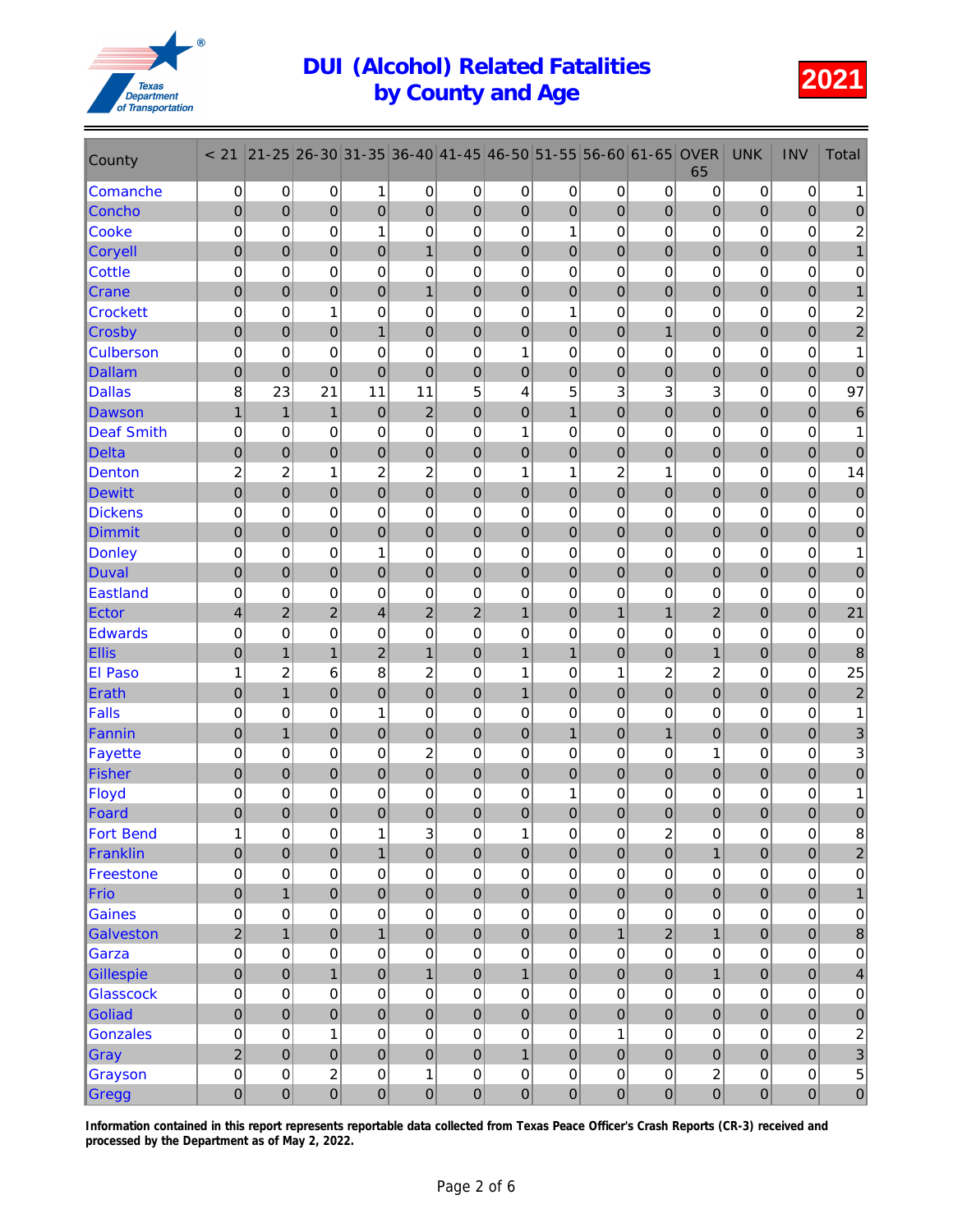

| County                     | < 21                       | $21 - 25$               | 26-30                   | 31-35            | 36-40          | $ 41 - 45 $    | 46-50          | 51-55                      | 56-60                    | 61-65                 | <b>OVER</b><br>65 | <b>UNK</b>            | <b>INV</b>       | <b>Total</b>            |
|----------------------------|----------------------------|-------------------------|-------------------------|------------------|----------------|----------------|----------------|----------------------------|--------------------------|-----------------------|-------------------|-----------------------|------------------|-------------------------|
| <b>Grimes</b>              | 1                          | 0                       | 0                       | 1                | 1              | 0              | 0              | 0                          | 0                        | 0                     | 0                 | 0                     | $\pmb{0}$        | 3                       |
| Guadalupe                  | $\mathbf 0$                | $\mathbf{1}$            | $\mathbf{1}$            | 0                | $\mathbf{1}$   | $\overline{0}$ | 0              | $\mathbf 0$                | $\mathbf 0$              | $\overline{0}$        | $\mathbf{1}$      | $\overline{0}$        | $\pmb{0}$        | 4                       |
| Hale                       | 0                          | 0                       | 0                       | $\mathbf 0$      | 0              | $\mathbf 0$    | 0              | 0                          | 0                        | 0                     | 1                 | 0                     | 0                | 1                       |
| Hall                       | $\mathbf 0$                | $\overline{0}$          | $\overline{0}$          | $\overline{0}$   | $\mathbf 0$    | $\mathbf 0$    | $\overline{0}$ | $\mathbf 0$                | $\overline{0}$           | $\overline{0}$        | $\mathbf 0$       | $\mathbf 0$           | $\boldsymbol{0}$ | 0                       |
| <b>Hamilton</b>            | $\mathbf 0$                | 0                       | 0                       | 0                | 0              | 0              | 0              | $\mathbf 0$                | $\mathbf 0$              | 0                     | 0                 | 0                     | 0                | $\pmb{0}$               |
| <b>Hansford</b>            | $\pmb{0}$                  | $\mathbf 0$             | 0                       | 0                | $\pmb{0}$      | $\pmb{0}$      | 0              | $\mathbf 0$                | $\pmb{0}$                | $\boldsymbol{0}$      | 0                 | $\boldsymbol{0}$      | $\pmb{0}$        | $\pmb{0}$               |
| Hardeman                   | $\mathbf 0$                | 0                       | 0                       | 0                | 0              | $\mathbf 0$    | 0              | 0                          | 0                        | 0                     | 0                 | 0                     | 0                | $\mathbf 0$             |
| Hardin                     | $\mathbf 0$                | $\overline{0}$          | $\overline{0}$          | $\overline{0}$   | $\mathbf 0$    | $\overline{0}$ | $\overline{0}$ | $\overline{0}$             | $\overline{0}$           | $\overline{0}$        | $\overline{1}$    | $\mathbf 0$           | $\overline{0}$   | $\mathbf{1}$            |
| <b>Harris</b>              | 23                         | 32                      | 29                      | 17               | 17             | 17             | 12             | 3                          | 12                       | 4                     | 7                 | 1                     | $\mathbf 0$      | 174                     |
| <b>Harrison</b>            | $\overline{2}$             | $\overline{0}$          | $\overline{0}$          | $\mathbf 0$      | $\bf 0$        | $\mathbf 0$    | $\mathbf{1}$   | $\overline{2}$             | $\overline{0}$           | $\overline{0}$        | $\overline{1}$    | $\overline{0}$        | $\pmb{0}$        | $\,6$                   |
| <b>Hartley</b>             | $\mathbf 0$                | 0                       | 1                       | $\overline{c}$   | 0              | 1              | 1              | 1                          | 0                        | 0                     | 0                 | 0                     | 0                | $\,6$                   |
| <b>Haskell</b>             | $\pmb{0}$                  | 0                       | 0                       | 0                | 0              | $\pmb{0}$      | 0              | $\mathbf 0$                | 0                        | 0                     | 0                 | $\mathbf 0$           | $\overline{0}$   | 0                       |
| <b>Hays</b>                | $\mathbf 0$                | $\overline{c}$          | 1                       | $\mathbf 0$      | 0              | $\mathbf 0$    | 1              | $\mathbf 0$                | $\mathbf 0$              | $\mathbf 0$           | 0                 | 0                     | 0                | 4                       |
| Hemphill                   | $\pmb{0}$                  | $\overline{0}$          | $\overline{0}$          | $\overline{0}$   | $\mathbf 0$    | $\mathbf 0$    | $\mathbf 0$    | $\mathbf 0$                | $\overline{0}$           | $\mathbf 0$           | $\mathbf 0$       | $\mathbf 0$           | $\mathbf 0$      | 0                       |
| <b>Henderson</b>           | $\mathbf 0$                | $\overline{c}$          | 1                       | 0                | 0              | 0              | 0              | 0                          | $\mathbf 0$              | $\mathbf 0$           | 0                 | 0                     | 0                | 3                       |
| Hidalgo                    | 3                          | $\overline{\mathbf{4}}$ | $\overline{c}$          | $\overline{7}$   | $\mathbf{1}$   | $\overline{c}$ | $\overline{c}$ | $\mathbf 0$                | $\mathbf{1}$             | $\overline{2}$        | 0                 | $\boldsymbol{0}$      | $\pmb{0}$        | 24                      |
| Hill                       | 1                          | 1                       | 0                       | 1                | 0              | 1              | 0              | 0                          | 0                        | 1                     | 0                 | 0                     | 0                | $\overline{5}$          |
| <b>Hockley</b>             | $\mathbf 0$                | $\overline{2}$          | $\overline{0}$          | $\overline{0}$   | $\mathbf 0$    | $\mathbf 0$    | $\mathbf{1}$   | $\mathbf{1}$               | $\overline{0}$           | $\overline{2}$        | $\overline{0}$    | $\mathbf 0$           | $\mathbf 0$      | $\,6\,$                 |
| Hood                       | 1                          | 0                       | 0                       | 0                | 0              | 0              | $\mathbf 0$    | $\mathbf 0$                | 0                        | 0                     | 0                 | 0                     | 0                | 1                       |
| <b>Hopkins</b>             | $\mathbf 0$                | $\mathbf 0$             | 0                       | $\mathbf 0$      | $\mathbf 0$    | $\bf 0$        | $\mathbf 0$    | $\mathbf 0$                | $\pmb{0}$                | $\boldsymbol{0}$      | 0                 | $\boldsymbol{0}$      | $\pmb{0}$        | $\bf 0$                 |
| Houston                    | $\mathbf 0$                | 0                       | 0                       | 0                | 0              | 0              | 0              | 1                          | 0                        | 0                     | 0                 | 0                     | 0                | $\mathbf{1}$            |
| Howard                     | $\mathbf 0$                | $\mathbf 0$             | 0                       | 0                | $\pmb{0}$      | $\mathbf 0$    | 0              | $\mathbf 0$                | $\overline{0}$           | $\mathbf{0}$          | 0                 | $\overline{0}$        | $\overline{0}$   | $\pmb{0}$               |
| <b>Hudspeth</b>            | 0                          | 0                       | 0                       | $\mathbf 0$      | 0              | $\mathbf 0$    | 0              | $\mathbf 0$                | 0                        | 0                     | 0                 | 0                     | 0                | $\pmb{0}$               |
| <b>Hunt</b>                | $\overline{2}$             | $\overline{2}$          | $\overline{0}$<br>1     | $\mathbf{1}$     | $\mathbf 0$    | $\mathbf 0$    | $\overline{0}$ | $\mathbf{1}$               | $\overline{0}$           | $\mathbf{1}$          | 3                 | $\mathbf 0$           | $\mathbf 0$      | 10                      |
| <b>Hutchinson</b><br>Irion | $\mathbf 0$<br>$\mathbf 0$ | $\mathbf 0$<br>0        | 0                       | 0<br>$\mathbf 0$ | 0<br>$\pmb{0}$ | 0<br>$\pmb{0}$ | 0<br>0         | $\mathbf 0$<br>$\mathbf 0$ | $\mathbf 0$<br>$\pmb{0}$ | 0<br>$\boldsymbol{0}$ | 0<br>0            | 0<br>$\boldsymbol{0}$ | 0<br>$\pmb{0}$   | 1<br>$\pmb{0}$          |
| Jack                       | $\boldsymbol{0}$           | 0                       | 0                       | 1                | 0              | 1              | 1              | 0                          | $\mathbf 0$              | $\mathbf 0$           | 0                 | 0                     | 0                | 3                       |
| Jackson                    | $\pmb{0}$                  | $\overline{0}$          | $\overline{0}$          | $\overline{0}$   | $\mathbf 0$    | $\overline{0}$ | $\overline{0}$ | $\overline{0}$             | $\overline{0}$           | $\mathbf 0$           | $\mathbf 0$       | $\mathbf 0$           | $\mathbf 0$      | 0                       |
| Jasper                     | 4                          | 0                       | 0                       | 0                | $\mathbf{1}$   | 0              | 0              | 0                          | 1                        | 0                     | 0                 | 0                     | 0                | 6                       |
| <b>Jeff Davis</b>          | $\mathbf 0$                | $\overline{0}$          | 0                       | $\mathbf 0$      | $\pmb{0}$      | $\mathbf 0$    | $\mathbf 0$    | $\mathbf 0$                | $\mathbf 0$              | 0                     | 0                 | $\overline{0}$        | $\pmb{0}$        | $\mathbf 0$             |
| <b>Jefferson</b>           | 4                          | 0                       | 4                       | 3                | 1              | 1              | 0              | 0                          | 0                        | 1                     | 0                 | 0                     | 0                | 14                      |
| Jim Hogg                   | 0                          | 0                       | $\mathbf 0$             | $\mathbf 0$      | $\mathbf 0$    | $\pmb{0}$      | 0              | $\mathbf 0$                | 0                        | 0                     | 0                 | 0                     | 0                | $\pmb{0}$               |
| <b>Jim Wells</b>           | $\mathsf{O}\xspace$        | 1                       | 0                       | $\mathbf 0$      | $\pmb{0}$      | $\mathsf 0$    | 0              | 1                          | $\mathbf 0$              | 0                     | 0                 | 0                     | $\mathsf 0$      | $\mathcal{P}$           |
| Johnson                    | $\mathbf{1}$               | $\mathbf 0$             | $\mathbf{1}$            | $\mathbf 0$      | $\mathbf{1}$   | $\mathbf 0$    | $\pmb{0}$      | $\mathbf{1}$               | $\mathbf 0$              | $\mathbf 0$           | $\mathbf 0$       | $\mathbf 0$           | $\pmb{0}$        | $\overline{\mathbf{4}}$ |
| Jones                      | 1                          | $\mathsf 0$             | $\overline{\mathbf{c}}$ | 0                | $\mathsf 0$    | $\pmb{0}$      | 0              | $\pmb{0}$                  | $\boldsymbol{0}$         | 0                     | 1                 | $\pmb{0}$             | $\mathsf 0$      | 4                       |
| Karnes                     | $\pmb{0}$                  | $\mathbf 0$             | $\mathbf 0$             | $\mathbf 0$      | $\pmb{0}$      | $\mathbf 0$    | $\mathbf 0$    | $\mathbf 0$                | $\overline{0}$           | $\pmb{0}$             | 0                 | $\pmb{0}$             | $\overline{0}$   | $\pmb{0}$               |
| Kaufman                    | $\ensuremath{\mathsf{3}}$  | $\overline{c}$          | 0                       | $\overline{c}$   | $\mathsf 0$    | 3              | $\pmb{0}$      | $\mathbf 0$                | 1                        | 0                     | $\mathbf 1$       | $\mathsf 0$           | $\pmb{0}$        | 12                      |
| Kendall                    | $\mathbf 0$                | $\overline{1}$          | $\overline{1}$          | $\overline{1}$   | $\overline{2}$ | $\mathbf 0$    | $\overline{0}$ | $\overline{0}$             | $\mathbf 0$              | $\overline{1}$        | $\overline{0}$    | $\overline{0}$        | $\mathbf 0$      | $\,6\,$                 |
| Kenedy                     | $\boldsymbol{0}$           | 0                       | 0                       | $\mathbf 0$      | $\mathsf 0$    | $\pmb{0}$      | $\overline{c}$ | 0                          | $\pmb{0}$                | 0                     | 0                 | $\pmb{0}$             | $\pmb{0}$        | $\overline{\mathbf{c}}$ |
| Kent                       | $\pmb{0}$                  | $\mathbf 0$             | $\mathbf 0$             | $\mathbf 0$      | $\mathbf 0$    | $\mathbf 0$    | $\overline{0}$ | $\pmb{0}$                  | $\mathbf 0$              | $\mathbf 0$           | 0                 | $\mathbf 0$           | $\mathbf 0$      | $\mathbf 0$             |
| Kerr                       | 1                          | $\overline{c}$          | 1                       | 0                | $\mathsf 0$    | $\pmb{0}$      | 0              | 0                          | $\mathsf 0$              | 0                     | 0                 | $\pmb{0}$             | $\pmb{0}$        | 4                       |
| Kimble                     | $\mathbf 0$                | $\mathbf 0$             | 0                       | $\mathbf 0$      | $\pmb{0}$      | $\bf 0$        | $\pmb{0}$      | $\mathbf 0$                | $\overline{0}$           | $\mathbf 0$           | 0                 | $\pmb{0}$             | $\pmb{0}$        | $\pmb{0}$               |
| King                       | $\mathbf 0$                | $\mathsf 0$             | 0                       | 0                | $\mathsf 0$    | $\pmb{0}$      | $\pmb{0}$      | 0                          | $\pmb{0}$                | 0                     | 0                 | $\mathsf 0$           | $\mathsf 0$      | $\pmb{0}$               |
| Kinney                     | $\pmb{0}$                  | $\mathbf 0$             | $\overline{0}$          | $\mathbf 0$      | $\mathbf 0$    | $\mathbf 0$    | $\overline{0}$ | $\overline{0}$             | $\mathbf 0$              | $\mathbf 0$           | $\mathbf 0$       | $\overline{0}$        | $\pmb{0}$        | $\pmb{0}$               |
| Kleberg                    | $\mathbf 0$                | 0                       | 0                       | $\mathbf 0$      | $\mathsf 0$    | $\pmb{0}$      | 0              | $\mathbf 0$                | $\mathsf 0$              | 0                     | 0                 | $\pmb{0}$             | $\mathsf 0$      | $\pmb{0}$               |
| Knox                       | $\mathbf 0$                | $\boldsymbol{0}$        | 0                       | $\boldsymbol{0}$ | $\overline{0}$ | $\pmb{0}$      | 0              | $\mathbf 0$                | $\pmb{0}$                | $\mathbf 0$           | $\mathbf{1}$      | 0                     | $\pmb{0}$        | $\mathbf{1}$            |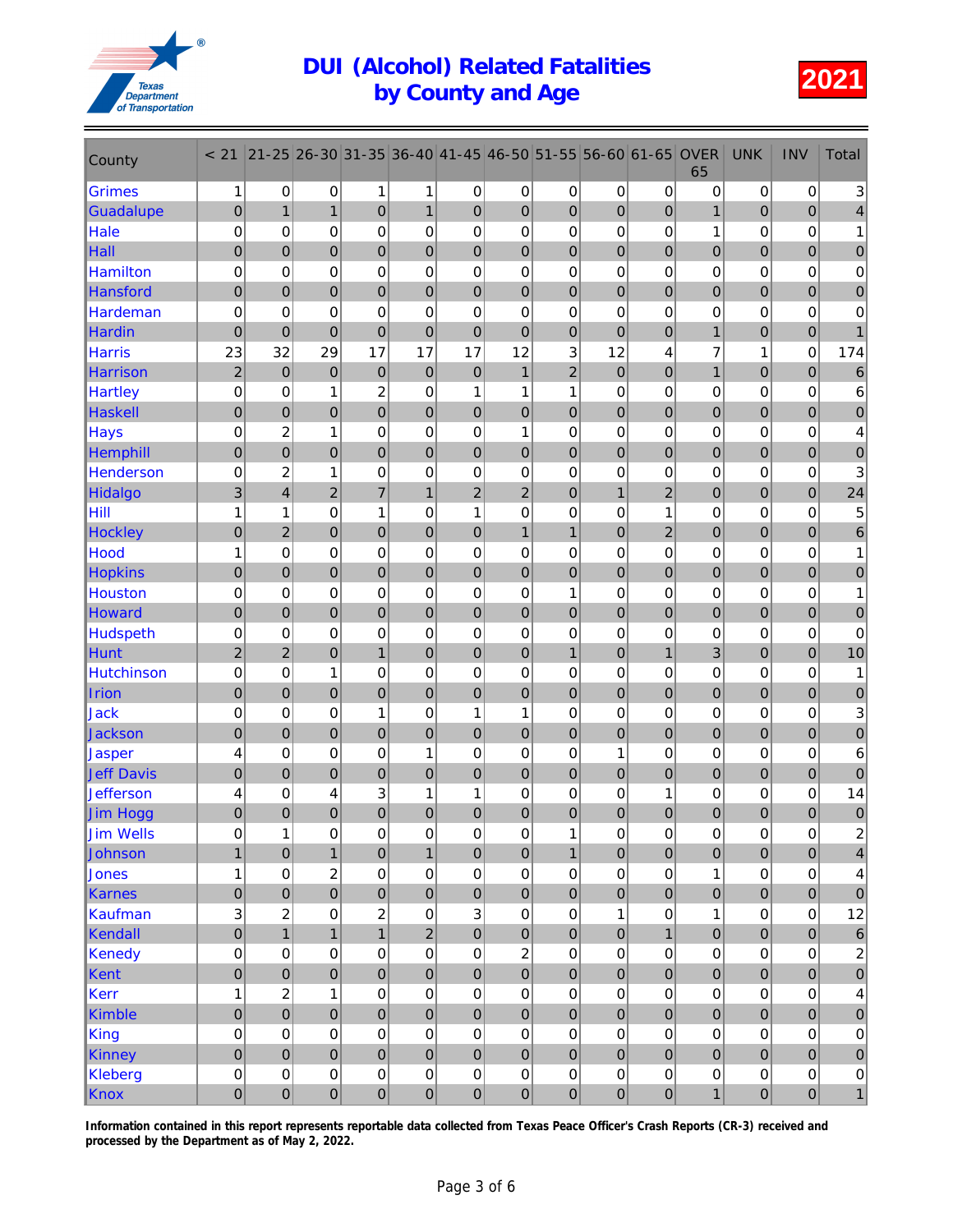

| County           | < 21            | $21 - 25$      | 26-30          | 31-35            | 36-40                   | $ 41 - 45 $    | 46-50          | 51-55          | 56-60          | 61-65            | <b>OVER</b><br>65 | <b>UNK</b>       | <b>INV</b>       | <b>Total</b>              |
|------------------|-----------------|----------------|----------------|------------------|-------------------------|----------------|----------------|----------------|----------------|------------------|-------------------|------------------|------------------|---------------------------|
| Lamar            | 0               | 0              | 0              | 0                | 0                       | 0              | 0              | 1              | 0              | 0                | 0                 | 0                | 0                | 1                         |
| Lamb             | $\pmb{0}$       | $\mathbf 0$    | 0              | 0                | $\pmb{0}$               | $\overline{0}$ | 0              | $\mathbf 0$    | $\overline{0}$ | $\overline{0}$   | 0                 | $\overline{0}$   | $\pmb{0}$        | $\pmb{0}$                 |
| Lampasas         | 0               | $\mathbf 0$    | 0              | 0                | 0                       | $\mathbf 0$    | 0              | $\overline{c}$ | 0              | 1                | 0                 | 0                | 0                | $\sqrt{3}$                |
| La Salle         | $\mathbf 0$     | 0              | $\overline{0}$ | 0                | $\mathbf 0$             | $\mathbf 0$    | $\overline{0}$ | $\mathbf 0$    | $\overline{0}$ | $\overline{0}$   | 0                 | $\overline{0}$   | $\boldsymbol{0}$ | $\pmb{0}$                 |
| Lavaca           | $\mathbf 0$     | 0              | 0              | 0                | 0                       | $\mathbf 0$    | 0              | $\mathbf 0$    | $\mathbf 0$    | 0                | 0                 | 0                | 0                | $\pmb{0}$                 |
| Lee              | $\mathbf 0$     | 0              | 0              | 0                | $\mathbf 0$             | $\pmb{0}$      | 0              | $\mathbf 0$    | $\mathbf 0$    | $\boldsymbol{0}$ | 0                 | $\boldsymbol{0}$ | $\pmb{0}$        | $\pmb{0}$                 |
| Leon             | $\mathbf 0$     | 1              | 0              | 0                | 0                       | $\mathbf 0$    | 0              | 0              | 0              | 1                | 0                 | 0                | 0                | $\overline{\mathbf{c}}$   |
| Liberty          | $\mathbf 0$     | $\overline{2}$ | $\overline{0}$ | $\overline{0}$   | $\mathbf 0$             | $\mathbf{1}$   | $\overline{0}$ | $\overline{0}$ | $\overline{0}$ | $\overline{0}$   | $\mathbf 0$       | $\mathbf 0$      | $\overline{0}$   | 3                         |
| Limestone        | 1               | 0              | 1              | 1                | 0                       | 1              | 0              | 0              | 0              | 0                | 0                 | 0                | 0                | 4                         |
| Lipscomb         | $\mathbf 0$     | $\overline{0}$ | 0              | $\mathbf 0$      | $\overline{0}$          | $\mathbf 0$    | $\overline{0}$ | $\mathbf 0$    | $\mathbf 0$    | $\overline{0}$   | 0                 | $\overline{0}$   | $\overline{0}$   | $\pmb{0}$                 |
| <b>Live Oak</b>  | $\mathbf 0$     | 0              | 0              | 0                | 0                       | 0              | 1              | 0              | 0              | 0                | 0                 | 0                | 0                | $\mathbf{1}$              |
| Llano            | $\mathbf 0$     | $\overline{2}$ | 0              | 0                | 0                       | $\mathbf 0$    | 0              | $\mathbf 0$    | $\overline{0}$ | 0                | 0                 | $\mathbf 0$      | $\overline{0}$   | $\overline{\mathbf{c}}$   |
| Loving           | $\mathbf 0$     | $\mathbf 0$    | 0              | 0                | 0                       | $\mathbf 0$    | $\mathbf 0$    | $\mathbf 0$    | $\mathbf 0$    | $\mathbf 0$      | 0                 | 0                | 0                | $\pmb{0}$                 |
| Lubbock          | $6\phantom{1}6$ | 3              | 3              | $\mathbf{1}$     | $\overline{\mathbf{4}}$ | $\mathbf{1}$   | $\mathbf{1}$   | $\overline{c}$ | $\overline{1}$ | 0                | $\mathbf 0$       | $\boldsymbol{0}$ | $\mathbf 0$      | 22                        |
| Lynn             | $\mathbf 0$     | 0              | 0              | 0                | 0                       | 0              | 0              | 0              | $\mathbf 0$    | 0                | 0                 | 0                | 0                | $\mathbf 0$               |
| <b>Madison</b>   | $\mathbf 0$     | $\mathbf 0$    | 0              | 0                | $\pmb{0}$               | $\bf 0$        | $\mathbf{1}$   | $\mathbf 0$    | $\overline{0}$ | $\mathbf 0$      | 0                 | $\boldsymbol{0}$ | $\pmb{0}$        | $\mathbf{1}$              |
| <b>Marion</b>    | $\mathbf 0$     | 0              | 0              | 0                | 0                       | 0              | 0              | 0              | 1              | 0                | 0                 | 0                | 0                | 1                         |
| <b>Martin</b>    | $\mathbf 0$     | $\overline{0}$ | $\overline{0}$ | $\overline{0}$   | $\mathbf 0$             | $\mathbf 0$    | $\overline{0}$ | $\overline{1}$ | $\overline{0}$ | $\overline{0}$   | $\overline{0}$    | $\mathbf 0$      | $\boldsymbol{0}$ | 1                         |
| Mason            | $\mathbf 0$     | 0              | 0              | 0                | 0                       | 0              | 0              | $\mathbf 0$    | 0              | 0                | 0                 | 0                | 0                | $\pmb{0}$                 |
| Matagorda        | $\mathbf 0$     | $\overline{0}$ | 0              | 0                | $\mathbf 0$             | $\overline{0}$ | $\mathbf{1}$   | $\mathbf 0$    | $\mathbf 0$    | $\mathbf 0$      | 0                 | $\boldsymbol{0}$ | $\overline{0}$   | $\mathbf{1}$              |
| Maverick         | $\mathbf 0$     | 0              | 0              | 0                | 0                       | 0              | 0              | 0              | 0              | 0                | 0                 | 0                | 0                | 0                         |
| <b>McCulloch</b> | $\mathbf 0$     | $\mathbf 0$    | 0              | 0                | $\overline{0}$          | $\overline{0}$ | 0              | $\mathbf 0$    | $\overline{0}$ | 0                | 0                 | $\overline{0}$   | $\overline{0}$   | $\mathbf 0$               |
| <b>McLennan</b>  | 0               | 3              | 0              | 3                | 1                       | $\mathbf 0$    | 0              | $\mathbf 0$    | 1              | $\overline{c}$   | 0                 | 1                | 0                | 11                        |
| <b>McMullen</b>  | $\mathbf 0$     | $\overline{0}$ | $\overline{0}$ | $\overline{0}$   | $\mathbf 0$             | $\mathbf 0$    | $\overline{0}$ | $\mathbf 0$    | $\overline{0}$ | $\overline{0}$   | $\mathbf 0$       | $\overline{0}$   | $\overline{0}$   | $\mathbf 0$               |
| <b>Medina</b>    | $\mathbf 0$     | 1              | 0              | 0                | 0                       | $\mathbf 0$    | 0              | $\mathbf 0$    | $\mathbf 0$    | 0                | 0                 | 0                | 0                | 1                         |
| Menard           | $\mathbf 0$     | 0              | 0              | $\mathbf 0$      | $\mathbf 0$             | $\pmb{0}$      | 0              | $\mathbf 0$    | $\mathbf 0$    | $\boldsymbol{0}$ | 0                 | $\boldsymbol{0}$ | $\pmb{0}$        | $\pmb{0}$                 |
| Midland          | $\mathbf 0$     | $\overline{c}$ | 4              | 1                | 0                       | 1              | 0              | 0              | 1              | 0                | 0                 | 0                | 0                | 9                         |
| <b>Milam</b>     | $\pmb{0}$       | $\overline{0}$ | $\overline{0}$ | $\overline{0}$   | $\mathbf 0$             | $\overline{0}$ | $\overline{0}$ | $\mathbf{1}$   | $\overline{0}$ | $\overline{0}$   | $\mathbf 0$       | $\mathbf 0$      | $\overline{0}$   |                           |
| <b>Mills</b>     | $\mathbf 0$     | 1              | 0              | 0                | 0                       | 0              | 0              | 0              | 0              | 0                | 0                 | 0                | 0                |                           |
| <b>Mitchell</b>  | $\mathbf 0$     | $\overline{0}$ | 0              | $\mathbf 0$      | $\mathbf 0$             | $\mathbf 0$    | $\mathbf 0$    | $\mathbf 0$    | $\mathbf 0$    | 0                | 0                 | $\overline{0}$   | $\boldsymbol{0}$ | $\pmb{0}$                 |
| Montague         | $\mathbf 0$     | 0              | 0              | 0                | 0                       | 1              | 0              | 0              | 0              | 0                | 0                 | 0                | 0                | 1                         |
| Montgomery       | 4               | 7              | 0              | 1                | 1                       | 1              | 0              | 0              | 1              | 2                | 0                 | 0                | 0                | 17                        |
| <b>Moore</b>     | 0               | 0              | 0              | 1                | $\pmb{0}$               | 0              | 1              | 0              | 0              | 0                | 0                 | 0                | $\Omega$         | $\mathfrak{p}$            |
| Morris           | $\mathbf 0$     | $\overline{0}$ | $\mathbf 0$    | $\mathbf 0$      | $\pmb{0}$               | $\mathbf 0$    | $\mathbf 0$    | $\mathbf 0$    | $\mathbf 0$    | $\pmb{0}$        | $\mathbf{1}$      | $\mathbf 0$      | $\pmb{0}$        | $\mathbf{1}$              |
| Motley           | $\pmb{0}$       | 0              | 0              | 0                | $\pmb{0}$               | $\pmb{0}$      | 0              | 0              | $\pmb{0}$      | 0                | 0                 | $\pmb{0}$        | $\mathsf 0$      | $\pmb{0}$                 |
| Nacogdoches      | $\pmb{0}$       | $\overline{1}$ | $\mathbf{1}$   | $\mathbf{1}$     | $\pmb{0}$               | $\pmb{0}$      | $\mathbf 0$    | $\mathbf 0$    | $\overline{0}$ | $\pmb{0}$        | 0                 | $\pmb{0}$        | $\pmb{0}$        | $\ensuremath{\mathsf{3}}$ |
| <b>Navarro</b>   | 1               | 0              | 0              | 1                | $\boldsymbol{2}$        | $\mathbf{1}$   | 0              | $\mathbf 0$    | $\mathsf 0$    | 0                | 0                 | $\mathsf 0$      | $\pmb{0}$        | $\mathbf 5$               |
| <b>Newton</b>    | $\mathbf 0$     | $\overline{0}$ | $\overline{0}$ | $\overline{0}$   | $\mathbf 0$             | $\mathbf 0$    | $\overline{0}$ | $\overline{0}$ | $\mathbf 0$    | $\overline{0}$   | $\overline{0}$    | $\overline{0}$   | $\mathbf 0$      | $\mathbf 0$               |
| <b>Nolan</b>     | 0               | 0              | 1              | $\mathbf 0$      | $\pmb{0}$               | $\pmb{0}$      | 1              | 0              | $\pmb{0}$      | 0                | 0                 | $\pmb{0}$        | $\pmb{0}$        | $\overline{\mathbf{c}}$   |
| <b>Nueces</b>    | $\pmb{0}$       | $\overline{2}$ | $\overline{1}$ | $\overline{c}$   | $\mathbf{3}$            | $\overline{3}$ | $\pmb{0}$      | $\pmb{0}$      | $\mathbf 0$    | $\mathbf 0$      | $\overline{c}$    | $\mathbf 0$      | $\pmb{0}$        | 13                        |
| <b>Ochiltree</b> | 0               | 0              | 1              | 0                | $\mathsf 0$             | 0              | 0              | 0              | 1              | 0                | 0                 | $\pmb{0}$        | $\pmb{0}$        | $\boldsymbol{2}$          |
| Oldham           | $\pmb{0}$       | $\mathbf 0$    | 0              | $\mathbf 0$      | $\pmb{0}$               | $\bf 0$        | $\pmb{0}$      | $\mathbf 0$    | $\mathbf 0$    | $\pmb{0}$        | 0                 | $\pmb{0}$        | $\overline{0}$   | $\pmb{0}$                 |
| Orange           | $\pmb{0}$       | $\mathsf 0$    | 0              | 0                | $\mathsf 0$             | $\mathbf{1}$   | $\pmb{0}$      | 1              | $\pmb{0}$      | 0                | $\mathsf 0$       | $\mathbf 0$      | $\pmb{0}$        | $\overline{c}$            |
| Palo Pinto       | $\pmb{0}$       | $\overline{0}$ | $\overline{0}$ | $\overline{0}$   | $\mathbf{1}$            | $\mathbf 0$    | $\overline{0}$ | $\overline{0}$ | $\mathbf{1}$   | $\mathbf 0$      | $\mathbf 0$       | $\overline{0}$   | $\mathbf 0$      | $\sqrt{2}$                |
| Panola           | 1               | 0              | 0              | $\mathbf 1$      | $\boldsymbol{2}$        | $\pmb{0}$      | 0              | $\overline{0}$ | $\mathsf 0$    | 0                | 0                 | $\mathsf 0$      | $\pmb{0}$        | $\overline{\mathbf{4}}$   |
| Parker           | $\mathbf 0$     | $\overline{0}$ | 0              | $\boldsymbol{0}$ | $\mathbf{1}$            | $\mathbf 0$    | 0              | $\mathbf 0$    | $\pmb{0}$      | $\overline{c}$   | 0                 | $\boldsymbol{0}$ | $\overline{0}$   | $\overline{3}$            |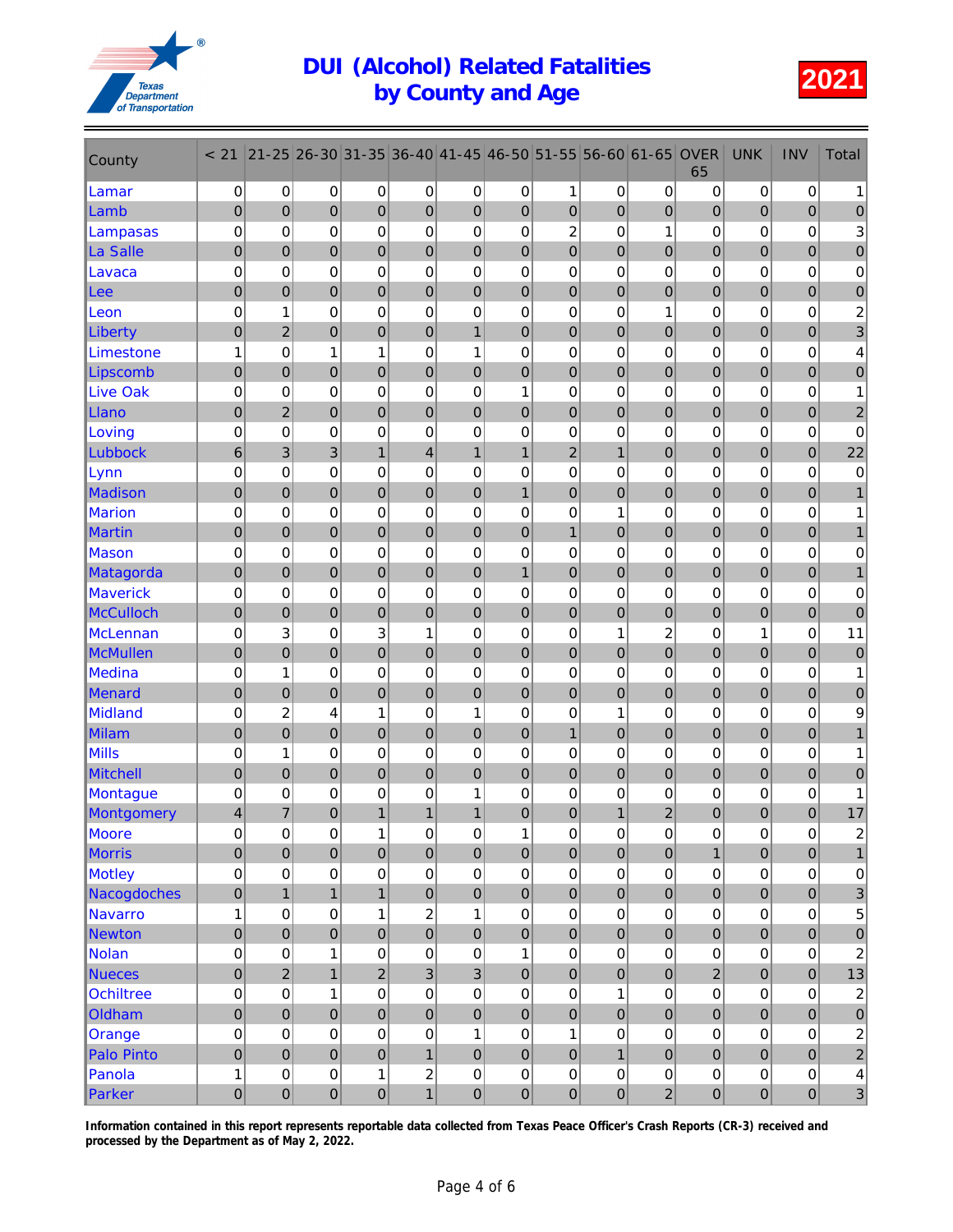

| County               | < 21                | $21 - 25$      | 26-30            | 31-35            | 36-40            | $ 41 - 45 $             | 46-50            | 51-55            | 56-60            | $ 61 - 65 $      | <b>OVER</b><br>65 | <b>UNK</b>       | <b>INV</b>       | Total                   |
|----------------------|---------------------|----------------|------------------|------------------|------------------|-------------------------|------------------|------------------|------------------|------------------|-------------------|------------------|------------------|-------------------------|
| Parmer               | 0                   | 0              | 0                | 0                | 0                | $\pmb{0}$               | 0                | 0                | 0                | $\mathbf 0$      | 0                 | $\mathbf 0$      | $\mathbf 0$      | 0                       |
| Pecos                | $\mathbf 0$         | $\mathbf 0$    | $\mathbf{1}$     | $\mathbf 0$      | $\overline{0}$   | $\mathbf 0$             | $\boldsymbol{0}$ | $\mathbf 0$      | $\mathbf 0$      | 0                | $\mathbf 0$       | $\overline{0}$   | $\overline{0}$   |                         |
| <b>Polk</b>          | 0                   | $\mathbf 0$    | 0                | $\mathbf{1}$     | $\mathbf 0$      | $\mathbf 0$             | 0                | $\mathbf{1}$     | $\overline{c}$   | 0                | 0                 | 0                | $\mathbf 0$      | 4                       |
| <b>Potter</b>        | $\mathbf 0$         | $\mathbf{1}$   | $\mathbf{1}$     | $\mathbf{1}$     | $\mathbf{1}$     | $\pmb{0}$               | $\mathbf{1}$     | $\mathbf 0$      | $\overline{0}$   | $\overline{0}$   | $\overline{2}$    | $\overline{0}$   | $\boldsymbol{0}$ | $\overline{7}$          |
| <b>Presidio</b>      | $\mathbf 0$         | 0              | 0                | 0                | $\mathbf 0$      | $\mathbf 0$             | 0                | $\mathbf 0$      | 0                | 0                | 0                 | 0                | $\mathbf 0$      | $\pmb{0}$               |
| <b>Rains</b>         | $\mathbf 0$         | 0              | $\mathbf 0$      | $\boldsymbol{0}$ | $\mathbf 0$      | $\mathbf 0$             | $\boldsymbol{0}$ | $\pmb{0}$        | $\boldsymbol{0}$ | $\boldsymbol{0}$ | $\boldsymbol{0}$  | $\boldsymbol{0}$ | $\mathbf 0$      | $\pmb{0}$               |
| Randall              | 1                   | 1              | $\overline{c}$   | 1                | 1                | 0                       | 0                | 0                | 1                | 0                | 0                 | 1                | $\mathbf 0$      | 8                       |
| Reagan               | $\mathbf 0$         | $\overline{0}$ | $\overline{0}$   | $\mathbf 0$      | $\mathbf 0$      | $\mathbf 0$             | $\overline{0}$   | $\mathbf 0$      | $\overline{0}$   | $\overline{0}$   | $\mathbf 0$       | $\overline{0}$   | $\overline{0}$   | 0                       |
| Real                 | 0                   | 0              | 1                | 0                | $\mathbf 0$      | $\mathbf 0$             | 0                | 0                | 0                | 0                | 0                 | 0                | $\mathbf 0$      | 1                       |
| <b>Red River</b>     | $\mathbf 0$         | $\mathbf 0$    | $\overline{0}$   | $\mathbf{1}$     | $\mathbf{1}$     | $\mathbf 0$             | $\mathbf 0$      | $\mathbf 0$      | $\mathbf{1}$     | $\boldsymbol{0}$ | $\boldsymbol{0}$  | $\overline{0}$   | $\mathbf 0$      | 3                       |
| <b>Reeves</b>        | $\mathbf 0$         | 0              | 1                | 0                | $\mathbf 0$      | $\mathbf 0$             | 0                | 0                | 1                | 0                | 0                 | 0                | $\mathbf 0$      | $\overline{\mathbf{c}}$ |
| <b>Refugio</b>       | $\overline{2}$      | 0              | $\mathbf 0$      | $\boldsymbol{0}$ | $\mathbf 0$      | $\mathbf 0$             | $\boldsymbol{0}$ | $\boldsymbol{0}$ | $\overline{0}$   | 0                | 0                 | $\mathbf 0$      | $\overline{0}$   | $\overline{\mathbf{c}}$ |
| <b>Roberts</b>       | $\mathbf 0$         | $\mathbf 0$    | 0                | $\mathbf 0$      | $\mathbf 0$      | $\mathbf 0$             | $\mathbf 0$      | 0                | 0                | 0                | 0                 | 0                | $\mathbf 0$      | $\pmb{0}$               |
| Robertson            | $\mathbf 0$         | $\mathbf 0$    | $\overline{0}$   | $\mathbf 0$      | $\mathbf 0$      | $\mathbf 0$             | $\mathbf 0$      | $\pmb{0}$        | $\mathbf{1}$     | 0                | $\mathbf 0$       | $\boldsymbol{0}$ | $\overline{0}$   |                         |
| <b>Rockwall</b>      | $\mathbf 0$         | $\mathbf 0$    | 0                | 0                | $\mathbf 0$      | 0                       | 0                | 1                | 1                | 1                | 0                 | 0                | $\mathbf 0$      | 3                       |
| <b>Runnels</b>       | $\overline{2}$      | $\mathbf 0$    | $\mathbf 0$      | $\boldsymbol{0}$ | $\mathbf 0$      | $\mathbf{1}$            | $\mathbf{1}$     | $\pmb{0}$        | $\mathbf 0$      | $\boldsymbol{0}$ | $\boldsymbol{0}$  | $\boldsymbol{0}$ | $\bf 0$          | 4                       |
| <b>Rusk</b>          | 0                   | 1              | 1                | $\mathbf 0$      | $\overline{c}$   | 0                       | 0                | 0                | 0                | 0                | 0                 | 0                | $\mathbf 0$      | 4                       |
| <b>Sabine</b>        | $\overline{0}$      | $\overline{0}$ | $\mathbf{1}$     | $\mathbf 0$      | $\mathbf{1}$     | $\mathbf 0$             | $\mathbf{1}$     | $\mathbf 0$      | $\overline{0}$   | $\overline{0}$   | $\overline{0}$    | $\mathbf 0$      | $\mathbf 0$      | 3                       |
| <b>San Augustine</b> | $\mathbf 0$         | 0              | 0                | 0                | $\mathbf 0$      | $\mathbf 0$             | 0                | 1                | 1                | 0                | 1                 | 0                | $\mathbf 0$      | 3                       |
| San Jacinto          | $\mathbf 0$         | $\mathbf{1}$   | $\mathbf 0$      | $\mathbf 0$      | $\mathbf 0$      | $\mathbf 0$             | $\mathbf 0$      | $\pmb{0}$        | $\overline{1}$   | $\pmb{0}$        | $\boldsymbol{0}$  | $\boldsymbol{0}$ | $\mathbf 0$      | $\overline{c}$          |
| <b>San Patricio</b>  | 5                   | 1              | 0                | 0                | 1                | 0                       | 0                | 0                | 1                | 0                | 0                 | 0                | 0                | 8                       |
| <b>San Saba</b>      | $\mathbf 0$         | $\mathbf 0$    | $\mathbf 0$      | $\boldsymbol{0}$ | $\overline{0}$   | $\boldsymbol{0}$        | $\boldsymbol{0}$ | $\mathbf 0$      | $\mathbf 0$      | 0                | 0                 | $\overline{0}$   | $\overline{0}$   | 0                       |
| <b>Schleicher</b>    | 0                   | $\mathbf 0$    | 0                | $\mathbf 0$      | $\mathbf 0$      | 1                       | 0                | 0                | $\mathbf 0$      | 0                | 0                 | 0                | $\mathbf 0$      | 1                       |
| <b>Scurry</b>        | $\mathbf 0$         | $\mathbf 0$    | $\mathbf 0$      | $\mathbf{1}$     | $\overline{0}$   | $\mathbf 0$             | $\mathbf 0$      | $\mathbf 0$      | $\mathbf 0$      | $\overline{0}$   | $\mathbf 0$       | $\mathbf 0$      | $\boldsymbol{0}$ |                         |
| <b>Shackelford</b>   | $\mathbf 0$         | 0              | 0                | $\mathbf 0$      | $\mathbf 0$      | $\mathbf 0$             | 0                | $\mathbf 0$      | $\Omega$         | 0                | 0                 | 0                | $\mathbf 0$      | $\pmb{0}$               |
| <b>Shelby</b>        | $\pmb{0}$           | $\pmb{0}$      | $\mathbf 0$      | $\mathbf{1}$     | $\mathbf 0$      | $\mathbf 0$             | $\boldsymbol{0}$ | $\pmb{0}$        | $\boldsymbol{0}$ | $\boldsymbol{0}$ | $\mathbf 0$       | $\boldsymbol{0}$ | $\mathbf 0$      | 1                       |
| Sherman              | $\mathbf 0$         | 0              | 0                | 0                | $\mathbf 0$      | $\mathbf 0$             | 0                | 0                | 0                | 0                | 0                 | 0                | $\mathbf 0$      | 0                       |
| <b>Smith</b>         | $\mathbf{1}$        | $\overline{2}$ | $\mathbf 0$      | $\mathbf 0$      | $\mathbf{1}$     | $\mathbf 0$             | $\mathbf{1}$     | $\mathbf{1}$     | $\overline{1}$   | $\overline{0}$   | $\mathbf 0$       | $\mathbf 0$      | $\mathbf 0$      | $\overline{7}$          |
| <b>Somervell</b>     | $\mathbf 0$         | 1              | 0                | $\mathbf{1}$     | $\mathbf 0$      | 1                       | 0                | 0                | 1                | 0                | 1                 | 0                | $\mathbf 0$      | 5                       |
| <b>Starr</b>         | $\mathbf 0$         | $\overline{0}$ | $\mathbf 0$      | $\mathbf 0$      | $\mathbf 0$      | $\overline{1}$          | $\boldsymbol{0}$ | $\pmb{0}$        | $\mathbf 0$      | 0                | $\boldsymbol{0}$  | $\boldsymbol{0}$ | $\mathbf 0$      | $\mathbf{1}$            |
| <b>Stephens</b>      | 1                   | 0              | 1                | 0                | $\mathbf 0$      | 0                       | 0                | 0                | 0                | 0                | 0                 | 0                | $\mathbf 0$      | 2                       |
| Sterling             | $\mathbf 0$         | 0              | $\mathbf 0$      | 0                | $\mathbf 0$      | 0                       | $\mathbf 0$      | $\boldsymbol{0}$ | 0                | 0                | 0                 | $\mathbf 0$      | 0                | $\mathbf 0$             |
| <b>Stonewall</b>     | $\mathsf{O}\xspace$ | 0              | 0                | $\mathsf 0$      | $\mathsf 0$      | 0                       | 0                | $\mathsf 0$      | $\mathsf 0$      | 0                | $\pmb{0}$         | $\pmb{0}$        | $\Omega$         | $\Omega$                |
| <b>Sutton</b>        | $\pmb{0}$           | $\mathbf 0$    | $\mathbf 0$      | $\mathbf 0$      | $\mathbf 0$      | $\mathbf 0$             | $\mathbf 0$      | $\mathbf 0$      | $\mathbf 0$      | $\mathbf 0$      | $\mathbf 0$       | $\mathbf 0$      | $\pmb{0}$        | $\pmb{0}$               |
| <b>Swisher</b>       | $\pmb{0}$           | $\mathbf 0$    | $\mathbf 0$      | $\pmb{0}$        | $\mathbf 0$      | $\pmb{0}$               | 0                | $\pmb{0}$        | $\mathbf 0$      | 0                | 0                 | $\mathsf 0$      | $\pmb{0}$        | $\pmb{0}$               |
| <b>Tarrant</b>       | $\overline{5}$      | $6\phantom{a}$ | 13               | 5                | $\overline{5}$   | $\overline{\mathbf{4}}$ | $\mathbf{1}$     | 5                | $\overline{4}$   | $\mathbf{1}$     | $\overline{c}$    | $\mathbf{1}$     | $\pmb{0}$        | 52                      |
| <b>Taylor</b>        | 0                   | 1              | $\mathbf 0$      | $\mathbf 0$      | 1                | $\mathbf 0$             | 0                | $\mathbf 0$      | $\mathbf 0$      | 0                | 0                 | $\mathsf 0$      | $\mathbf 0$      | $\overline{c}$          |
| <b>Terrell</b>       | $\mathbf 0$         | $\mathbf 0$    | $\mathbf 0$      | $\mathbf 0$      | $\mathbf 0$      | $\mathbf 0$             | $\overline{0}$   | $\mathbf 0$      | $\overline{0}$   | $\overline{0}$   | $\mathbf 0$       | $\mathbf 0$      | $\overline{0}$   | $\bf 0$                 |
| <b>Terry</b>         | 0                   | 0              | 0                | 0                | $\pmb{0}$        | $\mathbf 0$             | 0                | $\pmb{0}$        | $\mathbf 0$      | 0                | 0                 | $\pmb{0}$        | $\mathbf 0$      | $\pmb{0}$               |
| Throckmorton         | $\pmb{0}$           | $\mathbf 0$    | $\boldsymbol{0}$ | $\mathbf 0$      | $\mathbf 0$      | $\mathbf 0$             | $\mathbf 0$      | $\mathbf 0$      | $\mathbf 0$      | $\pmb{0}$        | $\mathbf 0$       | $\pmb{0}$        | $\pmb{0}$        | $\pmb{0}$               |
| <b>Titus</b>         | 1                   | 0              | 1                | 0                | $\pmb{0}$        | 0                       | 0                | 0                | $\pmb{0}$        | 0                | 0                 | $\pmb{0}$        | $\pmb{0}$        | $\overline{\mathbf{c}}$ |
| <b>Tom Green</b>     | $\mathbf 0$         | $\mathbf{1}$   | $\boldsymbol{0}$ | $\mathbf{1}$     | $\mathbf{1}$     | $\mathbf 0$             | $\boldsymbol{0}$ | $\pmb{0}$        | $\mathbf 0$      | $\pmb{0}$        | $\boldsymbol{0}$  | $\pmb{0}$        | $\mathbf 0$      | 3                       |
| <b>Travis</b>        | $\overline{c}$      | 12             | 9                | 5                | $\boldsymbol{9}$ | 5                       | 1                | $\mathbf{1}$     | $\mathbf{1}$     | 0                | 3                 | $\mathsf 0$      | $\mathsf 0$      | 48                      |
| <b>Trinity</b>       | $\mathbf 0$         | $\mathbf 0$    | $\overline{1}$   | $\mathbf 0$      | $\mathbf 0$      | $\mathbf 0$             | $\mathbf 0$      | $\mathbf 0$      | $\overline{0}$   | $\overline{0}$   | $\mathbf 0$       | $\mathbf 0$      | $\mathbf 0$      | $\mathbf{1}$            |
| <b>Tyler</b>         | $\mathbf 0$         | 0              | 1                | $\mathbf 0$      | $\mathbf 0$      | $\mathbf 0$             | 1                | 0                | $\mathbf 0$      | 0                | 0                 | $\pmb{0}$        | $\mathbf 0$      | $\sqrt{2}$              |
| <b>Upshur</b>        | $\mathbf 0$         | $\pmb{0}$      | $\pmb{0}$        | $\mathbf 0$      | $\pmb{0}$        | $\mathbf 0$             | $\mathbf{1}$     | $\pmb{0}$        | $\pmb{0}$        | $\mathbf 0$      | $\overline{0}$    | $\overline{0}$   | $\pmb{0}$        | $\mathbf{1}$            |